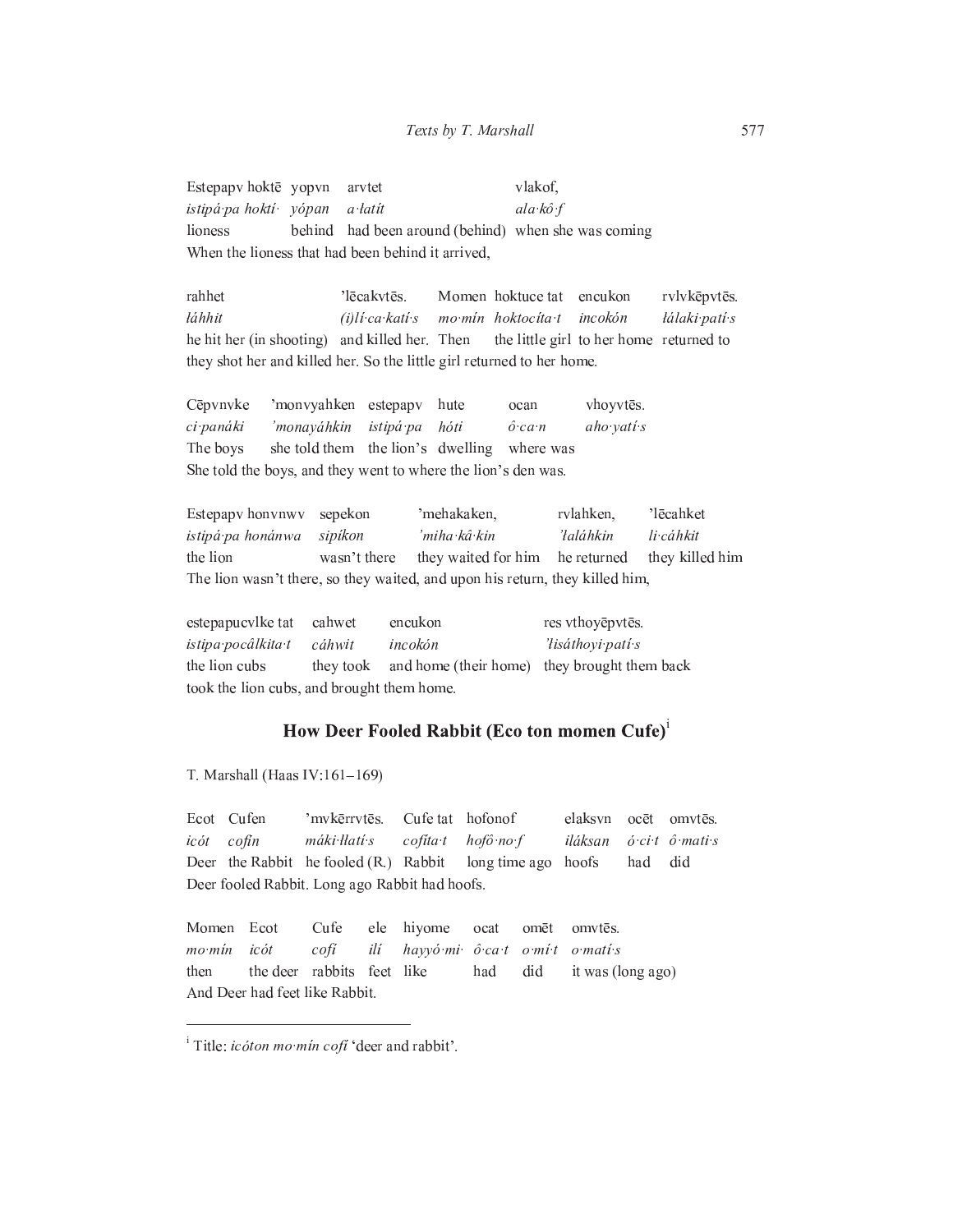'mestelepikvn 'svpenkvlēcetvn komvtēs. Momen Ecot Cufe mo mín icót  $\alpha$ ofí mistilipéykan 'sapinkali citán kô mati s Then Deer Rabbits shoes to take away from, dispossess him of intended Then Deer tried to steal Rabbit's shoes.

Mont "Estelepiky herakusēn ontskes. Vnpaletsken cem vtehēpit hecvranis" istilipéyka hiłă <sup>"</sup>kosi n ônckis anpâ·líckin<sup>i</sup> cimatihî payt hicáła névs mónt you have you loan to me I'll put them on I will see Then shoes pretty ones "You have such pretty shoes. Lend them to me, and I'll try them on,"

"Vnmehcewites" kihcen, kont omis 'mvkvsahmen, kávhcin anmihciwâyti s<sup>ii</sup> 'makasáhmin kônt o mêys he said he might do that for me he thought, but he consented he said. [Rabbit] thought, "He might [take them] from me," but agreed,

vtehhet eslētket 'sarvtēs. atíhhit ísli tkít sa latí s he put them on he ran with them and was around with them and [Deer] put them on and ran around with them.

'sarvtēs. Momen hvtvm Res kololuecet *liskolólovcít* sa latí s  $mo·min$ hatâm he went in a circle with them and was about with them Then again He went around in circles. Then

res enhopvyusēn 'sayet 'saret 'lisinhopáyosi n sa lít sa yit a little bit further he went with them he was around with them he went around with them a bit further

res enletkemahvtēs. Momen Cufe tat assecet ont omis 'hisinlitkima hati s mo min cofita t á ssi cít ónt o mêys he ran away from him with them entirely Then Rabbit ran after him did, but and finally ran away with them entirely. Though Rabbit chased him,

<sup>&</sup>lt;sup>i</sup> Raiford: ampâ l-.

<sup>&</sup>lt;sup>ii</sup> Raiford: ammih-.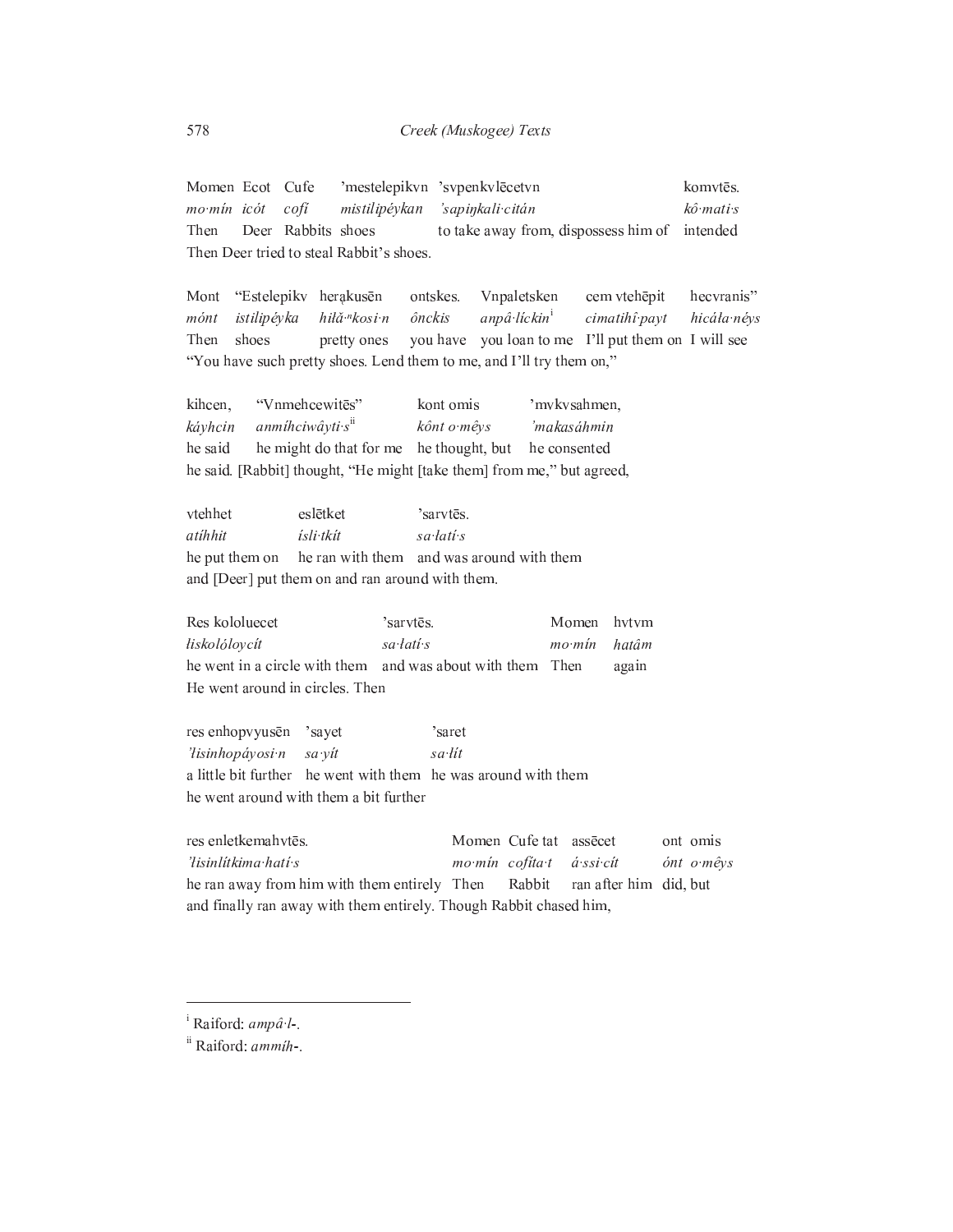'sensumkēpvtēs. cakkeko tayen 'sayet cákkiko tâ vin sa yít sinsómki patí s went away with them he took them away from him could not catch him he couldn't catch him, and [Deer] disappeared.

Momen Cufe tat Eco 'mestelepikvn vtehhet vacekot ont omis  $mo·min$  $cofita$ <sup>t</sup>  $ic\acute{o}$ atihhit vá cikot ónt mistilipáykan o mêys Then Rabbit Deer's shoes put them on he didn't want them, but Now Rabbit put on Deer's shoes and didn't like them,

'saret 'svmonkhakvtēt omēs. Momvtēt ont omen, sa lít 'samonkha kati tô mi s  $mo$   $mati$ <sup> $t$ </sup>  $\hat{o}$ nt o mín was around with them he did get used to them that's the way it was but he got used to them. That's the way it happened,

Cufe tat enpvlecetvn arvtētot kont cofíta t inpalicitán kônt a latí tot he had been about Rabbit to pay him back thought, trying so Rabbit thought about getting revenge,

'tem opunvyēcvkekatēs, hvtvm 'tehecakvtēs. Mont omis tíhica katí s 'timoponavi cakíká ti s<sup>16</sup> hatâm  $m\acute{o}nt$   $o$   $m\acute{e}vs$ they saw each other but then we'll not talk about it to each other again and they saw each other again. But they didn't discuss it,

'tem vkerrakvtē ohfvccv tat. Momen nake 'timakilla kati  $ohf$ áccata· $t^{17}$ nâ ki  $mo·min$ that they had fooled each other with about (that) Then that the matter of fooling each other. Now

'mykysymē tatēs. Cufet eco-yvpen 'meyacētot cufen cofít icoyapín<sup>18</sup> 'miyá ci tot<sup>19</sup> cofín 'makasamí tá ti s Rabbit Deer's horns wanted them Rabbit he consented for the R. (to do so) Rabbit wanted Deer's antlers, and [Deer] was agreeable to Rabbit.

Mont "Svnpaletsken, 'sekohlicin hecykes" kihcen. hicáki  $s^{20}$ mónt sanpâ líckin 'sikohlêyceyn káyhcin you loan them to me I will put them on (my head) and we can see he said Then "Lend them to me, and let's see me try them on my head," he said,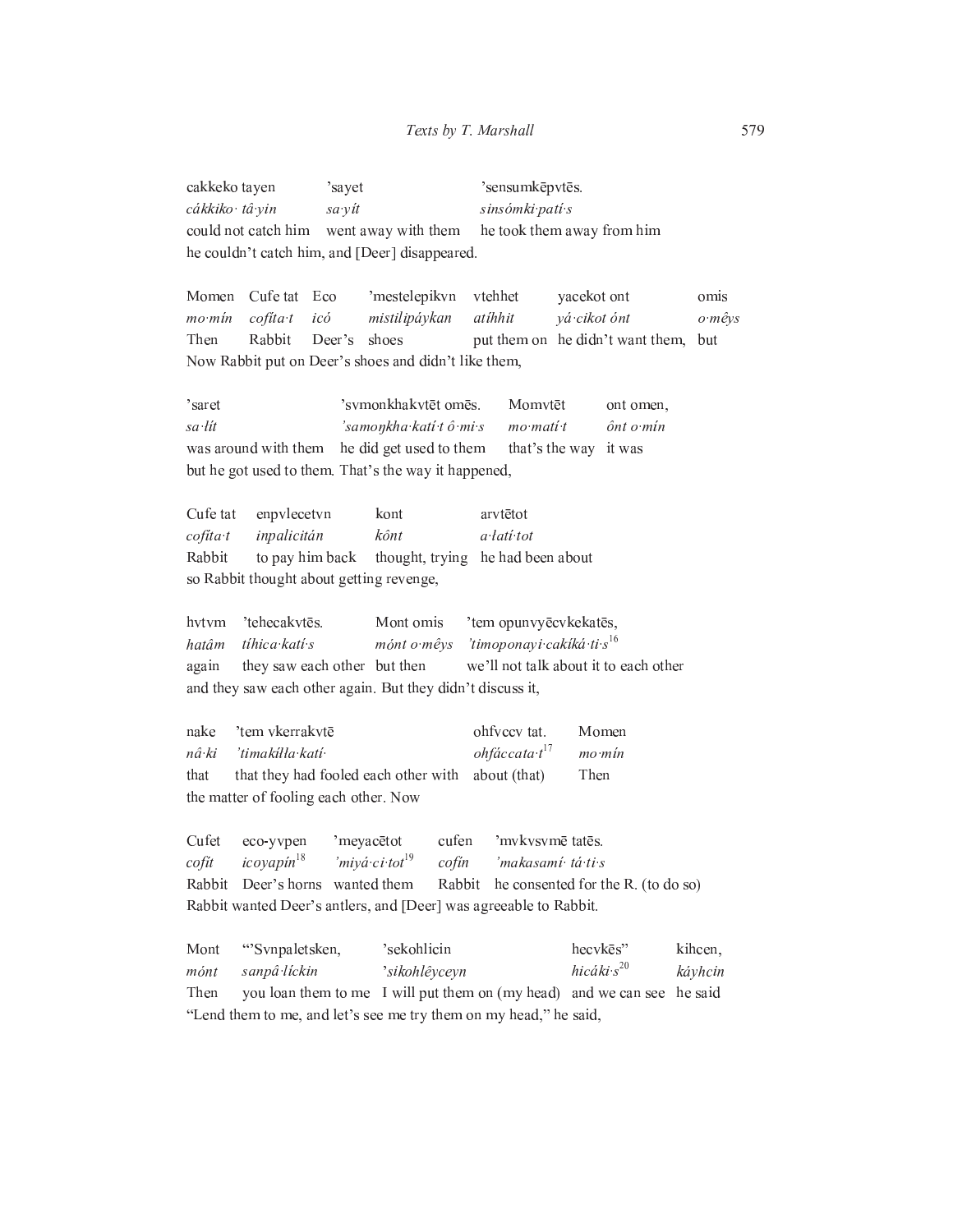#### Creek (Muskogee) Texts

'senpalvtēs. Cufe tat eco-yvpen Momen 'sekohlicet sinpa lati s  $mo·min$  $cofita$ <sup>t</sup> icoyapín sikohlêycit he loaned them to him Then Rabbit Deer-horns had them on (his head) and [Deer] lent them to him. So Rabbit put the deer antlers on his head

"Eslētkit 'sarvtēs. 'sarin hecykets" kicen. sa latí s ísli tkáyt sa lévn hicáki  $c^i$ kaycín and was around with them I will run with these around with them let's see he said and went around with them. "Let's see me run around with them," he said.

"Enka" Cufe tat 'sekohlicet kihcen, eslētket 'sarvtēs.  $i\eta k a^{\mathcal{A}^{i}i}$ káyhcin 'sikohlêycit sa latí s  $cofita t$ ísli tkít all right he said the Rabbit had them on was running around with them "Okay," [Deer] said, and Rabbit put them on his head and ran around with them.

Mont 'senhopvyusēn ēmeu sayet 'saret 'sen lētkvtēs. mónt sinhopáyosi n  $i$   $mi$  $w'$ sa yít sa·lít sínli tkatí s a little further was around with it and ran away with it Then he, too going with it Then he too went off a little further each time and ran off with them.

|                                                                      | Momen 'svyepet                                                    |  |  | omen Eco kerrof.  | assēcvtēs.   |
|----------------------------------------------------------------------|-------------------------------------------------------------------|--|--|-------------------|--------------|
|                                                                      | mo mín $'$ sayî pit <sup>21</sup>                                 |  |  | o mín icó ki llôf | á ssi catí s |
| Then                                                                 | it had gone with them had Deer when he found it out ran after him |  |  |                   |              |
| And when Deer found out that he'd gone off with them, he chased him. |                                                                   |  |  |                   |              |

Cufe tat esletkusēhayet, estonkomahhet Momen íslitkosí hâ yit<sup>22</sup> mo mín  $cofita·t$ istonkomáhhit Rabbit was running pretty well with it and he couldn't do anything then Now Rabbit was running pretty well with them, but unable to outrun him,

res ohsehket Ecot cakkēpen, eton vyēpen, icót cákki pín itón 'lisohsihkit ayî pin he hung them up on (a tree) and had gone Deer was catching up to him tree Deer caught up with him. [Rabbit] hung them on a tree and took off,

<sup>&</sup>lt;sup>i</sup> Original: hicáki s.

<sup>&</sup>lt;sup>ii</sup> Some say *hinka*.<sup>^</sup>.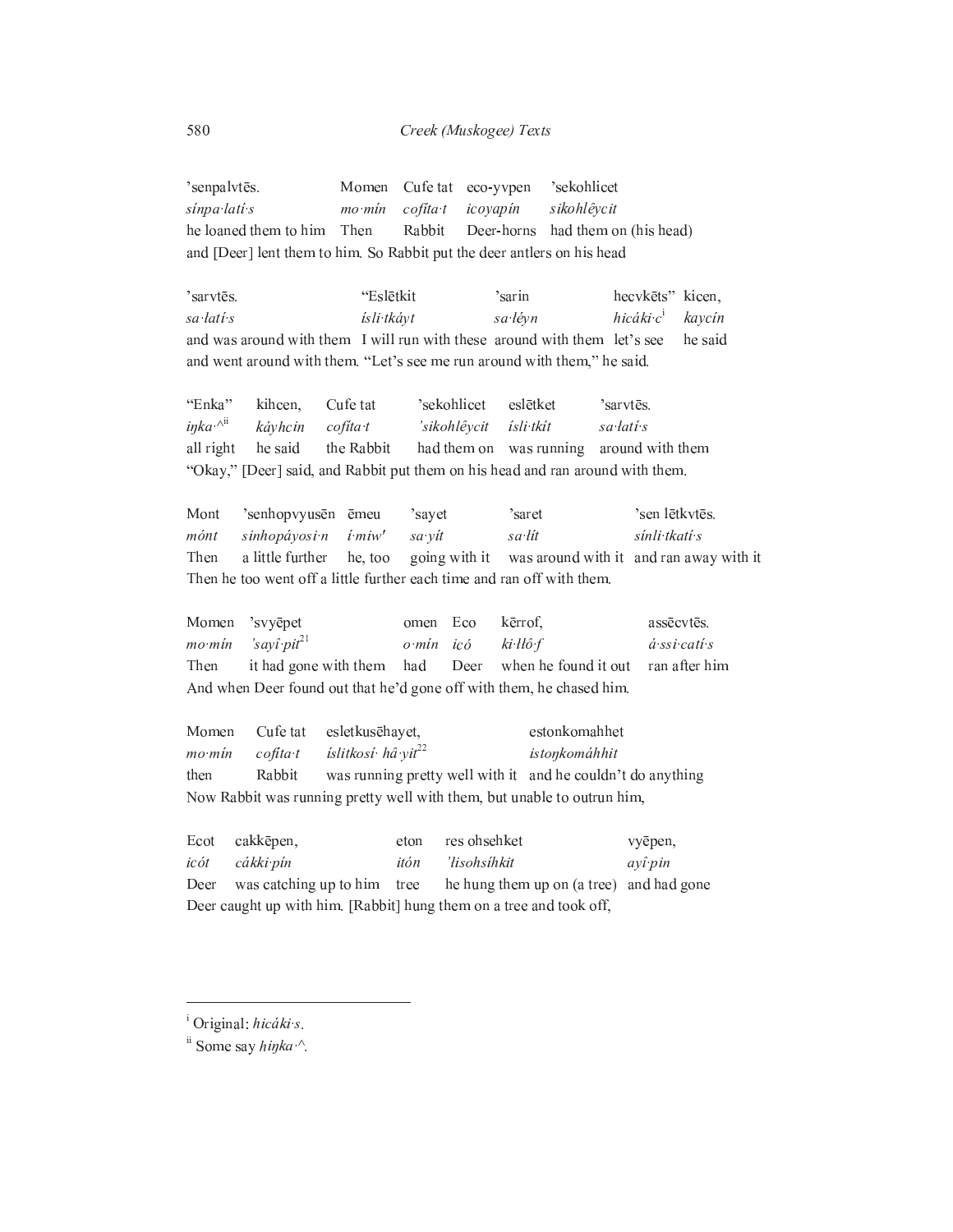Eco tat resehpet 'sekohlicēpvtēs. eyvpe icóta t iyápi 'lisihpit 'sikohléyci patí s Deer its horns got them and put them on his (own) head and Deer got his antlers and put them back on his head.

Momen Cufe tat enpoyafkvtēs.  $mo·min$  $cofita·t$ inpoya fkati s Then Rabbit got left And Rabbit had failed to get them.

# The Race of the Hummingbird and the Crane

T. Marshall (Haas V:135-139)

Rvnrvcokwyt akcyohkon 'tem vretvn komakvtēs, łânłacókwat akcâwhkon 'timalitan kó ma katí s<sup>23</sup> hummingbird and crane to race one another they tried The hummingbird and the crane wanted to race each other,

cahkē-rakko ak-eccetv momen uewy rvro mo mín cahki łákko óywa laló akkiccitá Then big shoal water fish to shoot at [to see] which one could first get to the big shoal where

hēran estvmi tawvt rorepē tayen omat  $h\check{\imath}$ <sup>-n</sup>ła $\cdot$ n istamêytá wat 'łolipí tâ yin o mâ t a good one, the best place which one first get there (first)  $(i f)$ it's good to shoot at fish.

Monky 'tem vpvlwusen vhoyvtēs. mônka 'timapálwosin aho vati s therefore at the same time they 2 went So they both took off at the same time.

|        | Momen rynrycokwyt           |         | pvfnēt vyēpvtēs.  |
|--------|-----------------------------|---------|-------------------|
| mo mín | łânłacókwat                 | páfni t | <i>ayi pati s</i> |
|        | the hummingbird             | fast    | he went           |
|        | The humming bird went fast. |         |                   |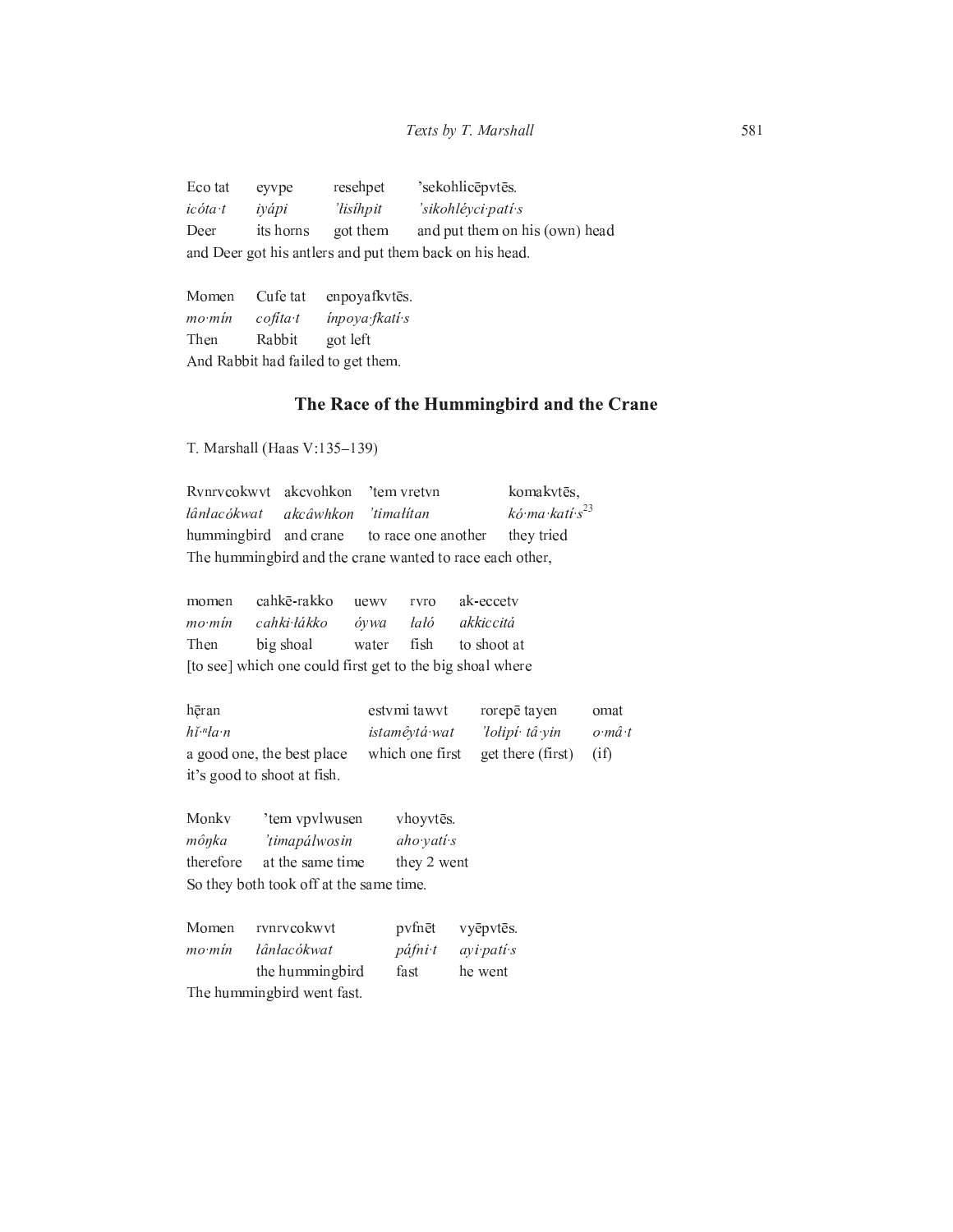|                                                      | Mon vyepen  | yomockat | fekhonivet             | nocēpen  |
|------------------------------------------------------|-------------|----------|------------------------|----------|
| $m\hat{o} \cdot n$                                   | avi pin     |          | yomo ckâ t fikhonâyyit | nocî pin |
|                                                      | (one) going | at dark  | he stopped             | sleeping |
| He left, and when it got dark, he stopped and slept: |             |          |                        |          |

"Hvyatkof vyarēs" kohmet nocēpvtēs. haya tkô f  $a\vec{v}\cdot\vec{a}\cdot\vec{k}\cdot\vec{s}$ kóhmit noci pati s "I will go" when it was morning he thought he went to sleep "I'll go in the morning," he thought and went to sleep.

Momen akcvohko tat ayvtēs. Hvlvlatkuset vyēpen, yomociken, akcâwhkota t halală<sup>.n</sup>tkosit yomocêykin mo mín a yati s ayi pin the crane went slow going it got dark Then crane went. He went slowly, and it got dark;

nerē vyēpen hvyatkvtēs. nilí· ayi pin haya tkati s going it got daylight at night he went by night, and morning came.

Momen cahkē-rakko rorepēt hvse aossat,  $'$ łolipi $t^{24}$  $mo·min$ cahki lákko  $\acute{a}$  o ssâ t hasí Then the big shoal he got to the sun coming up He got to the big shoal, and when the sun came up,

rvnrvcokwy tat rvro pvsvtēpet akhuerēpen, rohret cvpakkvtēs, laló pasáti pít łânłacókwata t  $l\acute{o}hlit$ capa kkati s akhoylî pin fish killing he stood there the hummingbird got there he got mad he was standing there killing fish, and hummingbird arrived and got mad,

hēcof. okat "Ohhvtvlakat enpohoyen Mon ohhatalâ·ka·t inpo hô yin  $hi$   $c\hat{o}$   $f$  $m\hat{o} \cdot n$ o kâ t when he saw Then from now on (when he saw) he had lost said seeing that he had lost. Then he said, "From now on,

| pakpykuce                                  | omusis           | enlasēpit                 | vrepares   | mahket  |  |
|--------------------------------------------|------------------|---------------------------|------------|---------|--|
| pakpakóci                                  | $\hat{o}$ moseys | inlá si pévt              | alípá li s | máhkit  |  |
| a little flower                            | it was like      | sucking (a little flower) |            | he said |  |
| I'll go around sucking on little flowers," |                  |                           |            |         |  |